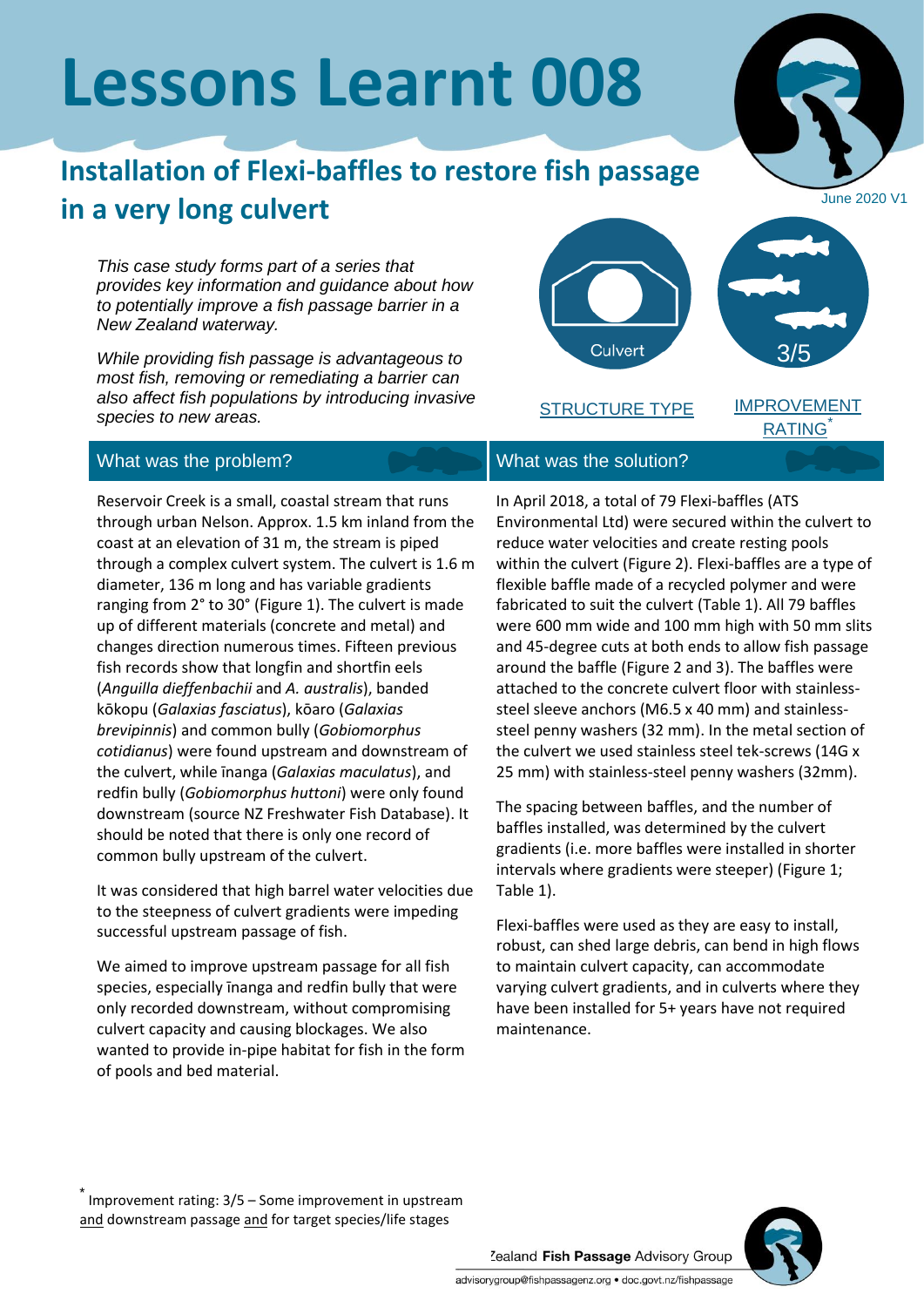

**Figure 1. Cross section of Reservoir Creek culvert showing changes in gradient, length and number of baffles installed.**



**Figure 2. Lower section of the Reservoir Creek culvert before and after Flexi-baffle installation.**



**Figure 3. Each baffle is cut at 45° on either side (A) to allow water to spill around the baffle (B) enabling fish passage, even at low flows (Note: photographs are not from Reservoir Creek culvert).**

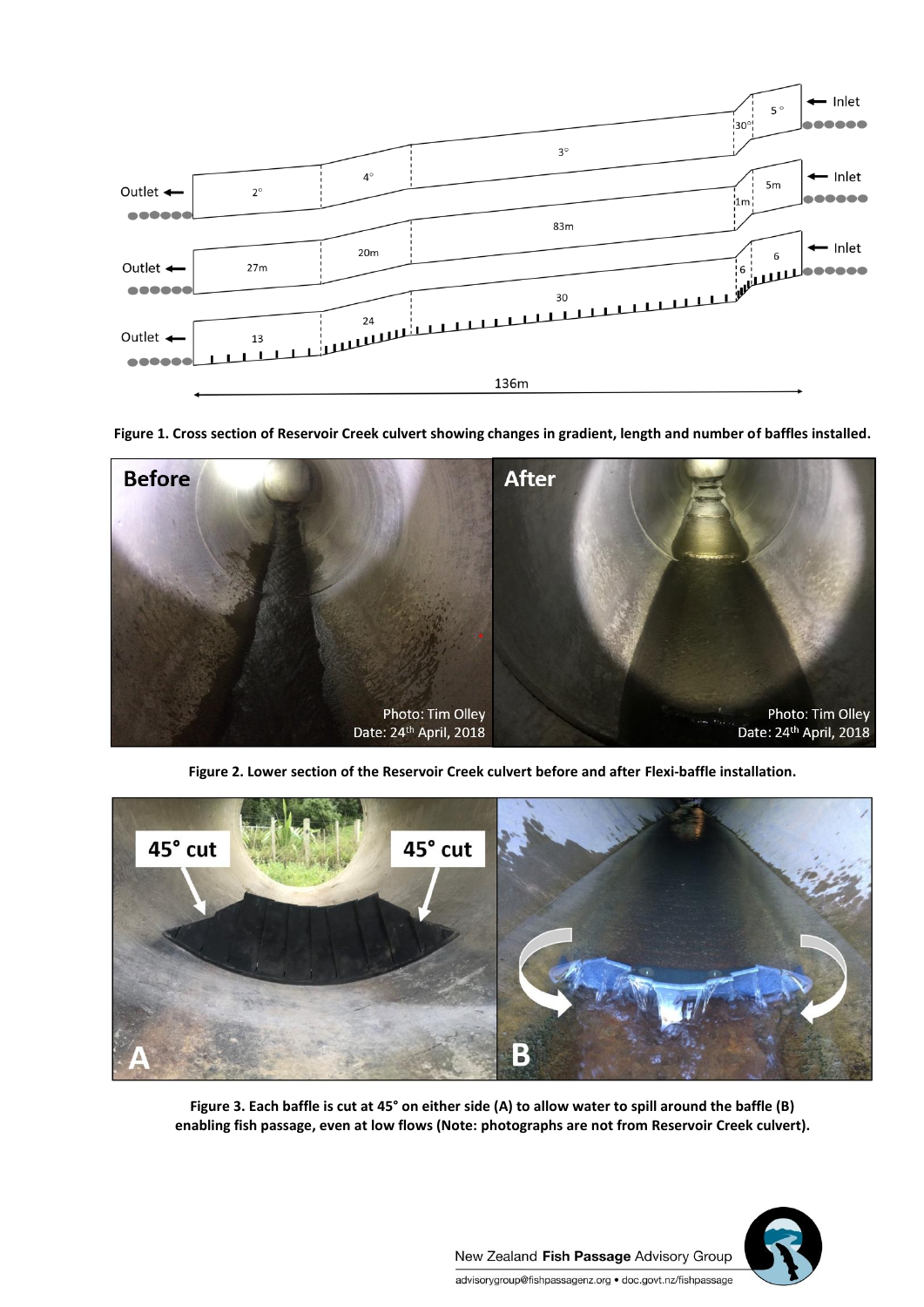#### **Table 1. Installation guide for Flexi-baffles through round culverts.**

|            | Baffle Spacings (mm) |               | Baffle Length (mm) |  |
|------------|----------------------|---------------|--------------------|--|
| Grade (%)  |                      | Diameter (mm) |                    |  |
| $0 - 2$    | 2400                 | 900-1200      | 450                |  |
| $2.01 - 4$ | 1200                 | 1201-1800     | 600                |  |
| $4.01 - 6$ | 800                  | 1801-3000     | 900                |  |
| $6.01 - 8$ | 600                  | >3001         | 1800               |  |
| 8.01-10    | 480                  |               |                    |  |

Note: This table is only a guide and other factors (e.g. flow rate) may need to be considering when determining baffle spacing.

#### Monitoring results

A mark-recapture trial was completed by NIWA and Tasman District Council (TDC) in 2018 at the Reservoir Creek culvert. Fresh run whitebait (length 45-71mm; mean 51 mm) were placed in the downstream end of this culvert, and over 48 hours none were found to navigate the entire culvert. At the conclusion of the trial, 22 % of whitebait were still in the release pool downstream of the culvert, 77% of the whitebait were recorded in the first 27m of the culvert and 1% had traversed up to 43m within the culvert.

Fish communities within the 150 m reach directly upstream of the Reservoir Creek culvert were surveyed by TDC three times using single pass spotlighting over the 2018 / 19 summer, and once by single pass electric fishing in March 2020. These surveys can be compared to a single pass spotlight survey (February 2008), and two single pass electric fishing surveys (January 2012 and March 2016) of the same reach prior to any fish passage improvements (Figures 4 & 5). Results showed īnanga and redfin bully were found upstream of the culvert for the first time (Figures 4 & 5) and common bully numbers upstream of the culvert increased (Figures 4 & 5) following fish passage improvements. The minimum size of īnanga and common bullies was 50 mm and 40 mm, respectively, suggesting young fish are moving through the culvert.



**Figure 4. Number of fish observed upstream of the culvert before (Feb 2008) and after (Dec 2018, Jan and Mar 2019) Flexi-baffles were installed.** 

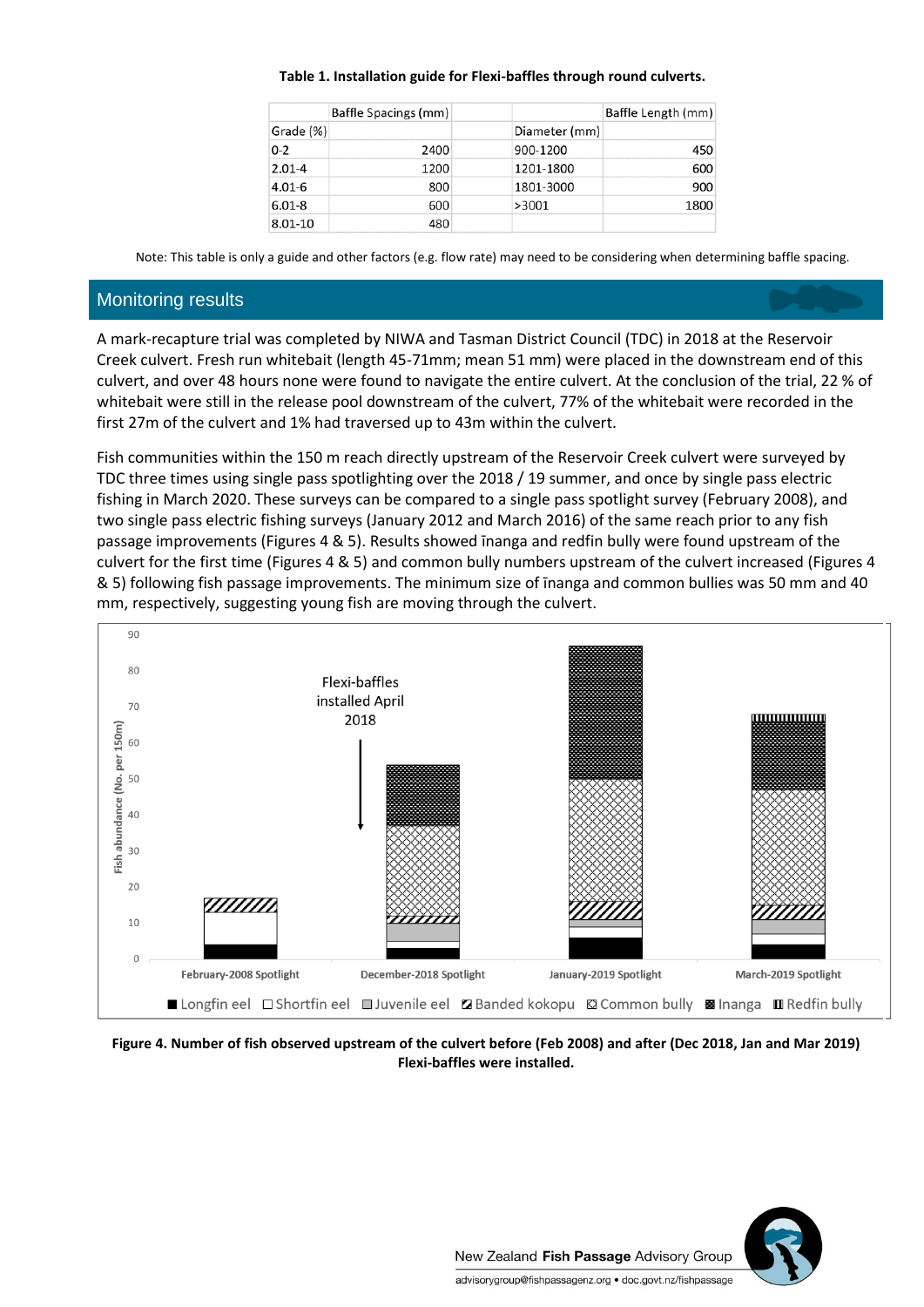

**Figure 5. Number of fish observed upstream of the culvert before (Jan 2012 and Mar 2016) and after (Mar 2020) Flexibaffles were installed.** 

TDC undertook five additional single-pass spotlight fish surveys 150 m upstream and 150 m downstream of the culvert during October and November 2019. Overall, fish species were comparable both upstream and downstream of the Reservoir Creek culvert (Table 2). The results further confirmed the findings of earlier surveys that young fish were gaining access through the culvert (Table 2).

| Table 2. Results from weekly 2019 spring spotlight fish surveys 150 m downstream and 150 m upstream of the culvert. |  |
|---------------------------------------------------------------------------------------------------------------------|--|
|                                                                                                                     |  |

|                    |                                  | Survey date and number of fish found |                 |                                                       |    |    |  |
|--------------------|----------------------------------|--------------------------------------|-----------------|-------------------------------------------------------|----|----|--|
|                    | Species and estimated size range |                                      |                 | 30/10/2019 6/11/2019 13/11/2019 21/11/2019 28/11/2019 |    |    |  |
| Downstream<br>150m | Longfin eel (250-800mm)          |                                      |                 |                                                       |    |    |  |
|                    | Shortfin eel (200-400mm)         | 11                                   |                 |                                                       |    |    |  |
|                    | Unidentified eel (180mm)         |                                      |                 |                                                       |    |    |  |
|                    | Juvenile galaxiid (40-60mm)      | 32                                   | 10 <sub>1</sub> | 36                                                    | 10 |    |  |
|                    | Inanga (60-80mm)                 |                                      |                 |                                                       |    | 5  |  |
|                    | Common bully (60-80mm)           |                                      | 3               |                                                       |    | 3  |  |
|                    |                                  |                                      |                 |                                                       |    |    |  |
| Upstream<br>50m    | Longfin eel (300-400mm)          |                                      |                 |                                                       |    |    |  |
|                    | Shortfin eel (200-410mm)         |                                      |                 |                                                       |    | 6  |  |
|                    | Unidentified eel (150-250mm)     |                                      |                 |                                                       |    |    |  |
|                    | Juvenile galaxiid (40-60mm)      | q                                    | 9               | 13                                                    | 13 | 17 |  |
|                    | Inanga (50-90mm)                 |                                      |                 |                                                       |    |    |  |
|                    | Common bully (60-90mm)           |                                      | 14              |                                                       |    |    |  |
|                    | Koaro (110mm)                    |                                      |                 |                                                       |    |    |  |

Several inspections within the culvert barrel have been carried out to assess baffle durability. During those inspections, anecdotal observations showed fish in pools between baffles and swimming upstream around the 45-degree cuts in the baffles and may be using baffles as refuge (Figure 6).